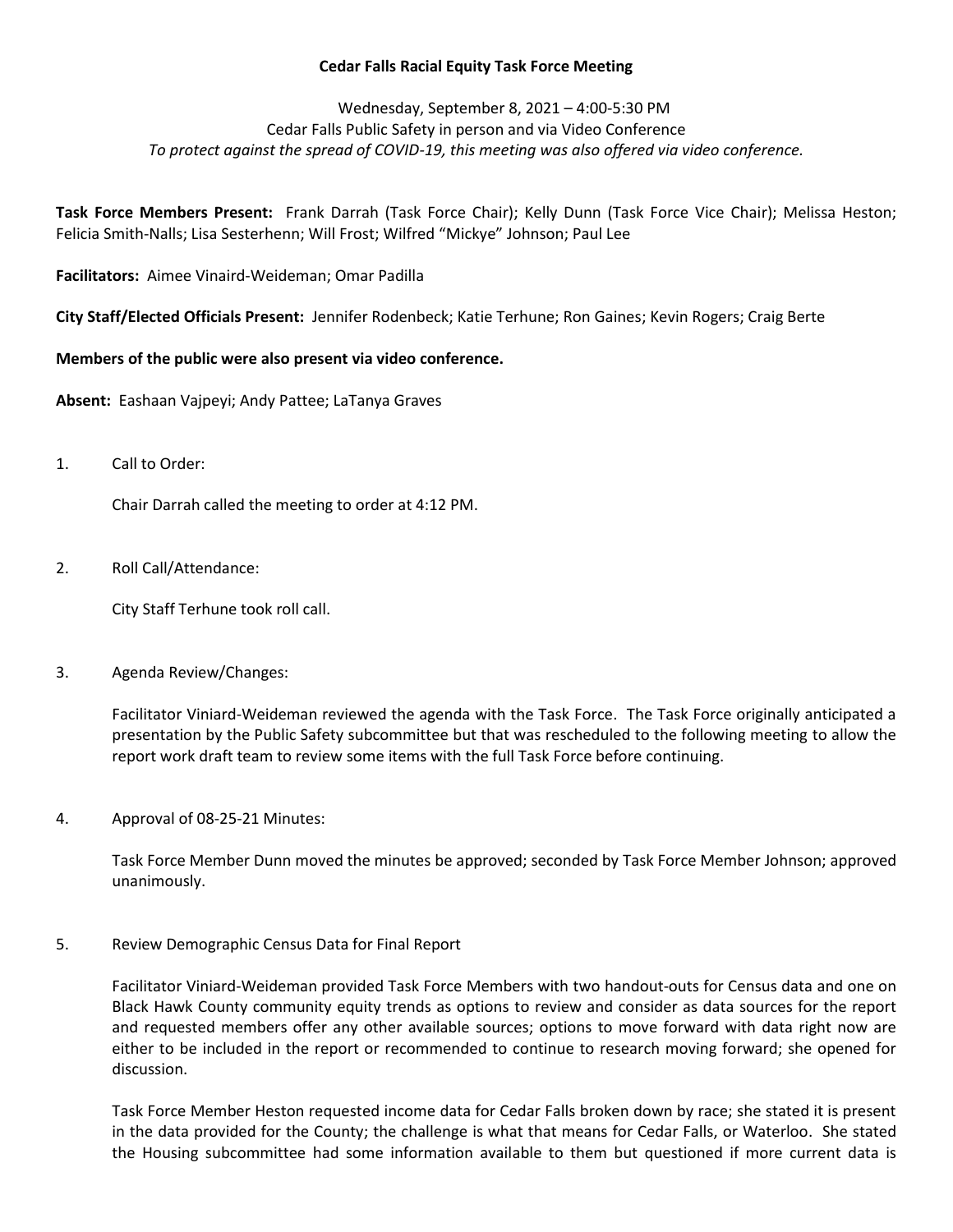available. Task Force Member Heston asked Task Force Member Sesterhenn if the income data for the Housing subcommittee was specific to Cedar Falls or Black Hawk County; Task Force Member Sesterhenn responded "county"; she stated it should be an easy find, the data is either available or not. Task Force Member Johnson stated the Census bureau can sometimes tabulate specific information requested.

Task Force Member Johnson stated the data dive should focus on Cedar Falls. Task Force Member Sesterhenn asked about comparisons with Black Hawk County; Task Force Member Johnson responded that looking at Black Hawk County, the minority population is reflected for the County but the major minority population is Waterloo and Cedar Falls. Task Force Member Heston stated a strength is that the racial diversity has increased in Cedar Falls in the last 10 years without a concentrated effort to work on diversity; much of it comes from the group of two or more races; she stated the comparison to Waterloo is important because most of the population does live in Waterloo or Cedar Falls and it's the discrepancies experienced in both places by African Americans and Latinos/Hispanics that have raised concerns, like the 24/7 report.

Task Force Member Johnson stated a data challenge is the number of college students; Task Force Member Heston recommended asking the University of Northern Iowa (UNI) for student enrollment data, specifically ethnicity, since 2010. Facilitator Padilla stated the data from the US Census came late; Iowa State filtered it to provide handouts to the Task Force; he stated it's unclear where more granular data can be obtained. Task Force Member Johnson asked if the City has more data on population growth. Director of Finance and Business Operations Rodenbeck responded, nothing different than what's provided here; the City Geographic Information Systems (GIS) personnel tried to narrow some things in the Census data as well but has no additional data to provide at this time though efforts will continue; she stated the most recent income data available separated by race is from 2015-2019. Task Force Member Frost asked if the school system has some of this information.

Task Force Member Smith-Nalls asked about [data on] poverty levels by race, age, and family structure for Cedar Falls; in what's presented it is available for the County but not the City. Facilitators Viniard-Weideman and Padilla stated they will take the questions back and try to provide more detailed information and will work with Director Rodenbeck for additional City numbers. Task Force Member Johnson requested it be specifically noted in the report if data not available right now. Task Force Member Smith-Nalls stated if the data is skewed, it's very telling; the Task Force's job isn't just the report but to indicate red flags for the next phase to consider; Task Force Member Heston stated the [home] sales data previously presented was extremely skewed; Task Force Member Smith-Nalls questioned if the number [on poverty levels] will be inverted; Task Force Member Sesterhenn stated she will check with the epidemiologist. Task Force Member Johnson questioned if the data is not available, why is it not available or collected; Task Force Member Sesterhenn stated that it may have to be suppressed under a certain number but will look.

Facilitator Padilla asked the Task Force how members picture the data being presented in the report to paint the initial picture of what the community looks like; how much specificity is necessary if analysis is not also provided. Task Force Member Heston stated part of the challenge is using a piece of data just about Cedar Falls to make a judgment that the City has a diversity issue; she stated context is important for understanding, such as comparisons to Waterloo and the state, to help others to understand where Cedar Falls sits on the issue of diversity and inclusion. She stated data is used to persuade, highlight, and illustrate; appendices can have huge amounts of data but what is included in the body has a specific purpose and right now without knowing what will be in the report it's difficult to know what data needs to be in it. Task Force Member Heston stated right now, other than income discrepancies, the Task Force has not seen huge alarms going off showing a catastrophe that's out of line with what might be expected from a community with a long-time history of trying to be exclusive which is documented by Housing data in some ways and the lack of diversity in hiring. If the goal is to make a report that more work needs to be done, what supports that and makes it a problem.

Task Force Member Smith-Nalls stated you can compare against yourself; that's where you see red flags. She stated proximity to employment, transportation, and practices of red-lining affected where people chose or were able to live; the context of origin is so different. To compare against itself, for instance, Cedar Falls has a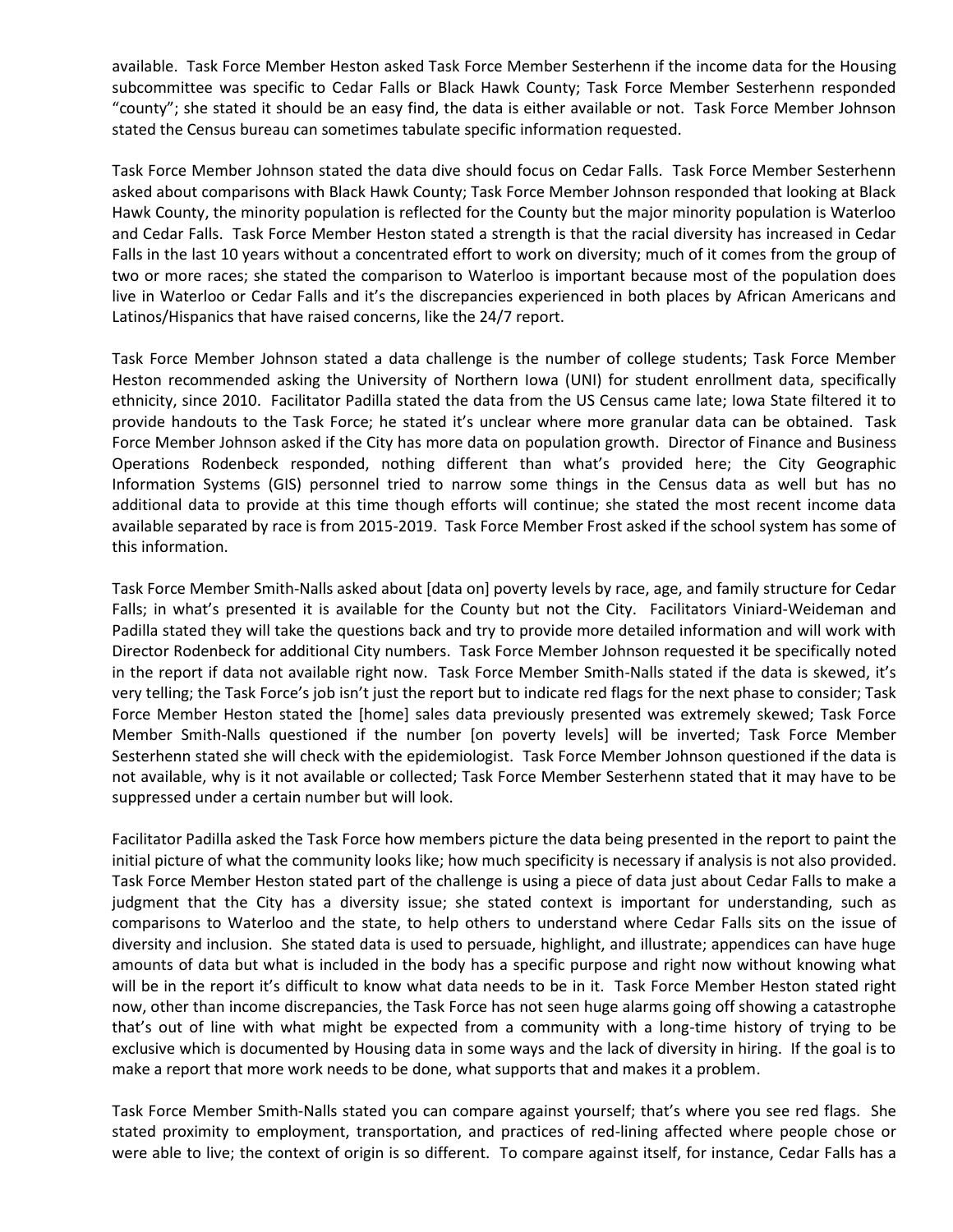small percentage of Black residents but if 60% of stops are Black individuals, that's a red flag. She stated that compared to Waterloo, Cedar Falls will always seem equitable because there are more people; there can be a comfort comparing to Waterloo but should avoid promoting the "versus" narrative. The internal dialogue, such as how diverse the Cedar Falls schools are and that the residents may be unaware of it and/or how to support it; residents need to have a conversation about Cedar Falls because that's what the City can compare against. There are many reasons why people don't want to live in Cedar Falls, including past personal experience(s), dialogue; education and new dialogue will be the strength of the report. She stated it's easy to get lost in negative data focusing on "versus" and skate over some data because it's not as bad as the comparison; Waterloo's population is also around 30,000 higher. Task Force Member Heston agreed with comparing against yourself but stated that some data could say that over the past few years Cedar Falls has improved [enough] and if that's where the Task Force ends up she would be unhappy with that conclusion. Task Force Member Johnson supported the statements also but asked are there clusters of African American residents, are they around the university, as opposed to around the City, and if so that's a red flag because they aren't just living in the City, they're here for university; he reiterated the comparison of Black residents to Black stops by Public Safety as a potential red flag; he questioned the number of Black Cedar Falls graduates going on to college as a red flag; he stated the Task Force can do a comparison to Waterloo and the State but need to focus and dive down on Cedar Falls and analysis on is there a problem and what is it. Task Force Member Sesterhenn asked to clarify if the deep dive would be on the three current focus areas and more general data will include Waterloo, the County, and the State; Task Force Member Johnson responded affirmatively; the Task Force needs to be able to say this is our sister city, this is the state, for general data then dive deep into the reason the Task Force is dealing with these issues. Task Force Member Smith-Nalls recommended finding a comparable city size-wise that has a similar university; talking through the meetings, items have been identified as having skewed data, for example Section 8 vouchers; a city that looks like Cedar Falls would have benchmarks that look different [than Waterloo].

Chair Darrah stated that the number one recommendation is identifying more individuals to continue this conversation. Task Force Member Frost stated it is good to identify things the Task Force can obtain now but keep in mind that there will be some not easily quantifiable data; there are a lot of metrics that affect why someone would not live in this city; that may be the next iteration but now using the data we have now; Task Force Member Lee agrees.

#### 6. Final Report Work Team Update and Discussion

Facilitator Viniard-Weideman stated the report work team needs additional information regarding the Task Force's general recommendations (not the three specific focus areas) to move forward including: continuation of the Task Force beyond the report in October; public engagement; why this work matters; and any other recommendations.

Facilitator Viniard-Weideman opened discussion for point one, continuation of the Task Force. Task Force Member Smith-Nalls stated her recommendation for continuation/creation of an equity task force (all forms of equity, not just race) and hiring a full-time equity employee (FTE) for the City. Chair Darrah stated it should start with the equity task force and work toward the FTE as Council will need continuation of the discussion to consider hiring someone. Vice Chair Dunn questioned if the Task Force could be more accessible both for members and the community. Task Force Member Johnson asked how Task Force Members who live in Cedar Falls feel about Waterloo citizens being on the Task Force, did they bring value; Task Force Member Heston stated she can't imagine the quality of conversation would have occurred without input from Waterloo; Chair Darrah agreed, the demographic makes a move towards the larger community, not being as separate; Task Force Member Johnson stated that is not how he felt. Task Force Member Lee echoed the value of citizens from Waterloo as part of this initial task force; he stated not knowing what Waterloo is doing in response to the 24/7 report and in moving forward could there be periodic points of conversation in response to the report and updates between the two City governments or appropriate representative(s). Task Force Member Smith-Nalls offered to write about the initiatives from Waterloo that have grown from the 24/7 report that are not necessarily City-based but are City-supported. Task Force Member Johnson stated the data needs to say what it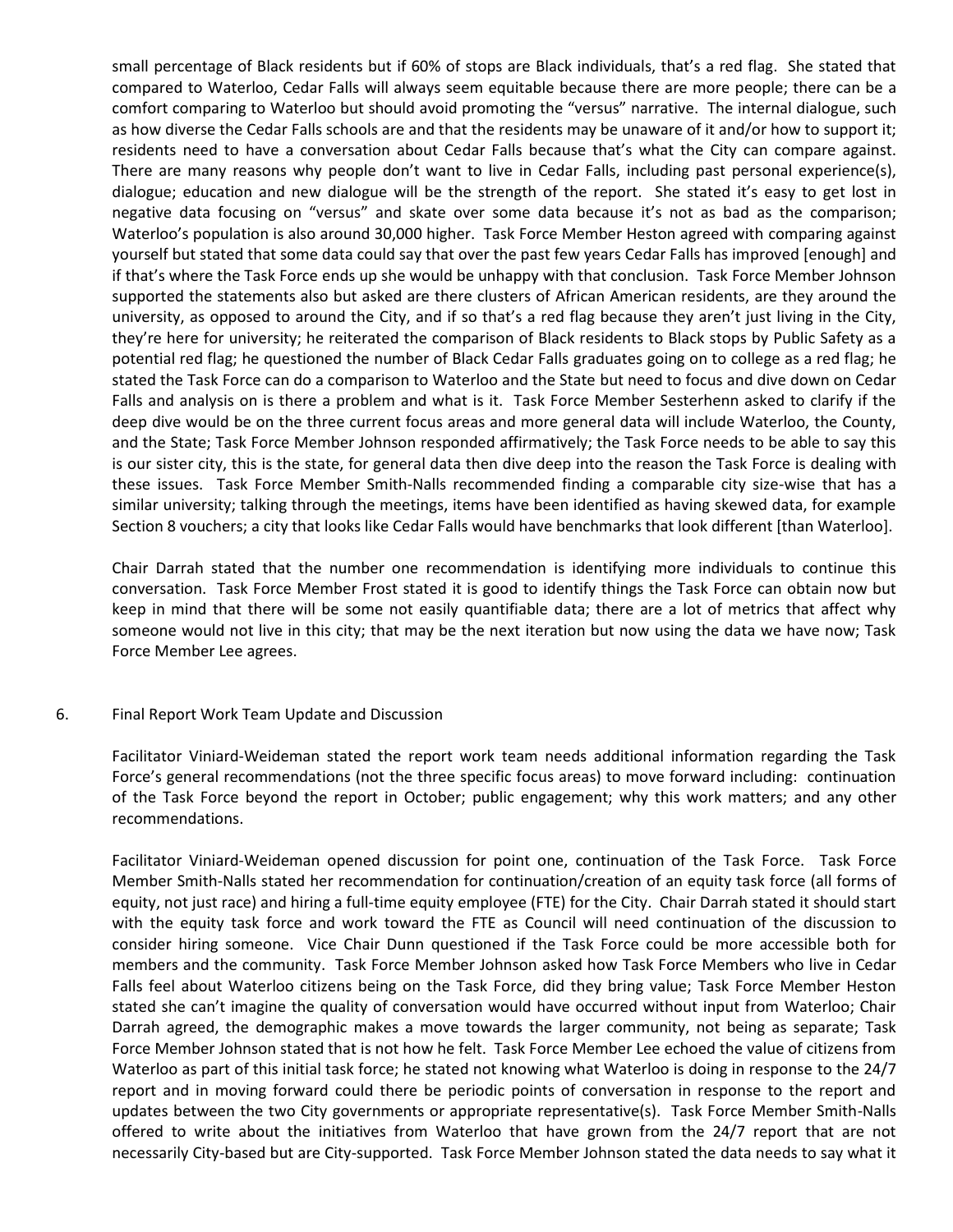needs to say; this Task Force is the catalyst to build something greater to conduct the research. Task Force Member Sesterhenn stated she liked inviting Waterloo people to the Cedar Falls Task Force; she questioned when it will be time for a Cedar Valley [task force]. Chair Darrah asked Task Force Member Frost if there is a role for Grow Cedar Valley (GCV); Task Force Member Frost stated GCV is involved in a lot of initiatives such as 24/7 Black, One Cedar Valley, economic inclusion, etc., that conversation is being had; Task Force Member Smith-Nalls stated the makeup of One Cedar Valley has both mayors, Hawkeye Community College president, UNI president, Waterloo and Cedar Falls schools contacts, business leaders, and non-profit leaders; it addresses barriers to growth, economics, employment, and success and was started in response to the 24/7 report; it would be a good platform to network. Task Force Member Frost stated the Task Force does not want to duplicate services but is an opportunity for the Task Force to make sure Cedar Falls is part of the initiative and move the needle forward within the City. Chair Darrah asked if the Task Force is recommending designating a speaker/group to network with other organizations. Task Force Member Heston stated that it needs to be expressed that Cedar Falls is somewhat dependent on its proximity to Waterloo for some things such as federal funds for Community Development Block Grant and Section 8 vouchers. Facilitator Viniard-Weideman reflected on discussion as the Task Force's desire to recommend continuation of the Task Force but not in isolation, the group would network with other groups, and be intentional about efforts and initiatives; she reflected on discussion that some data will be specific to Cedar Falls and some will be in context of the Cedar Valley.

Facilitator Viniard-Weideman opened discussion on point two, public engagement. Vice Chair Dunn asked how the Task Force makes public engagement happen; how to connect with who needs to be contacted. Task Force Member Heston stated her fear that the Task Force may have already left some people feeling more cynical than they were about diversity, equity, and inclusion due to lack of significant public engagement already; she stated in public engagement moving forward the report may be seen as the Task Force possibly minimizing or downplaying issues; how does the Task Force remedy that at this point. Task Force Member Frost stated the Task Force needed time to grasp the concept for itself, before asking for input from the community to be sure what is being asked for; it's also important a concerted effort is made to get a good segment of the population, not just those with free time to attend; keep in mind proximity matters, and the events need to be held close to those the Task Force wants to engage with in multiple locations around the City. Task Force Member Smith-Nalls recommended an online input/form option, especially for those not comfortable with public speaking. Task Force Member Sesterhenn stated public engagement needs to be part of the greater plan; the Task Force needs to be intentional about the information being gathered and have a plan for that data's use. Task Force Member Smith-Nalls stated the Task Force needs to be "really prepared"; people will be very emotional, ready to talk about anything and everything; she pointed out the Task Force required facilitators to help discussion stay productive instead of circular; without a plan, conversations with the public will not go well; sessions will go very long, and dialogue can become dangerous because people can become emotional and non-directive in their comments, and the conversation becomes not about the issues but about what people involved are saying; she stressed that the previous decision to forgo a public engagement session was not because public opinion and time is not valued, it was because these are respected and valued; the Task Force wants information that is valuable and meaningful, and the Task Force needs a plan to do something with that information so it is not just grief-mining or telling a story. Task Force Member Johnson agreed public engagement requires a plan of action, what to do with the information. Chair Darrah agreed with Task Force Member Smith-Nalls' assessment of the Task Force's need for help with the meeting discussions; he stated the meetings have been open to the public for viewing but not input, and his hope that public input will be coming in the next phase.

Facilitator Viniard-Weideman opened discussion on point three, why this work matters. Vice Chair Dunn stated that feeling unsafe, unwanted, and un-included affects physical and mental health, ability to succeed, etc.; we live next to each other, play with each other, work with each other; the environment is much healthier when we thrive. Task Force Member Heston quoted Paul Wellstone: "We all do better when we all do better." She stated common mentality is that one can only thrive when doing better than others and other people aren't "my" problem; we are all connected even if we choose to think that other people and places aren't "my" problem. Task Force Member Smith-Nalls stated that part of healthy growth is assessment; initial assessment creates a baseline for tracking growth, a place to start. Task Force Member Sesterhenn stated systemic issues exist that can't be refuted; the plats with conditions existed in Cedar Falls within our parents' lifetime, how can it not be